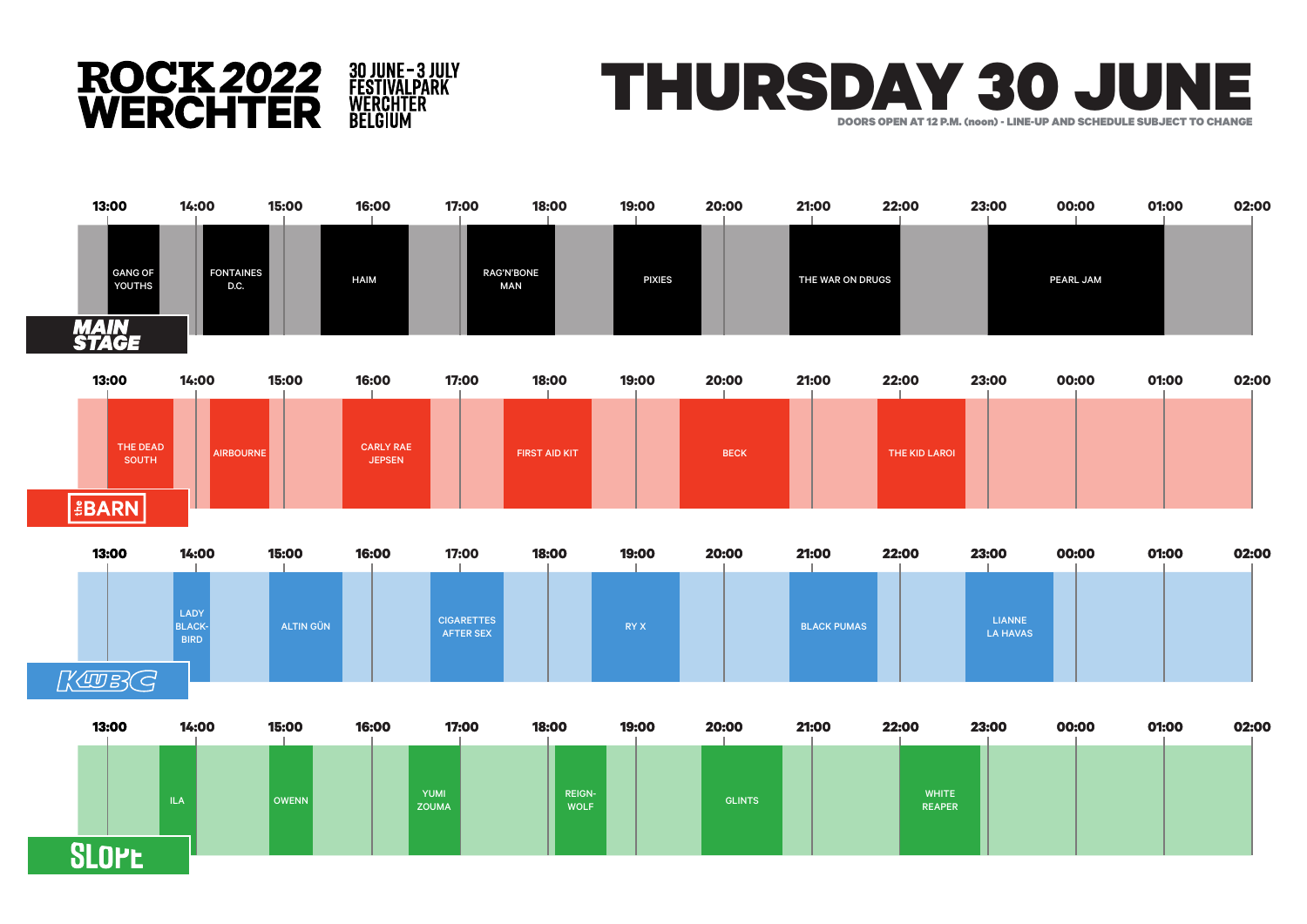





|    | 13:00                 | 14:00 | 15:00                              | 16:00 | 17:00                  | 18:00 |                                | 19:00<br>20:00 |                            | 21:00 | 22:00     | 23:00 | 00:00 | 01:00 | 02:00 |
|----|-----------------------|-------|------------------------------------|-------|------------------------|-------|--------------------------------|----------------|----------------------------|-------|-----------|-------|-------|-------|-------|
|    | MOLY-<br><b>BARON</b> |       | TIN <sup>1</sup><br><b>FINGERS</b> |       | WATER-<br><b>PARKS</b> |       | <b>THE</b><br><b>REGRETTES</b> |                | THE LAST<br>INTERNATIONALE |       | THE CHATS |       |       |       |       |
| mı |                       |       |                                    |       |                        |       |                                |                |                            |       |           |       |       |       |       |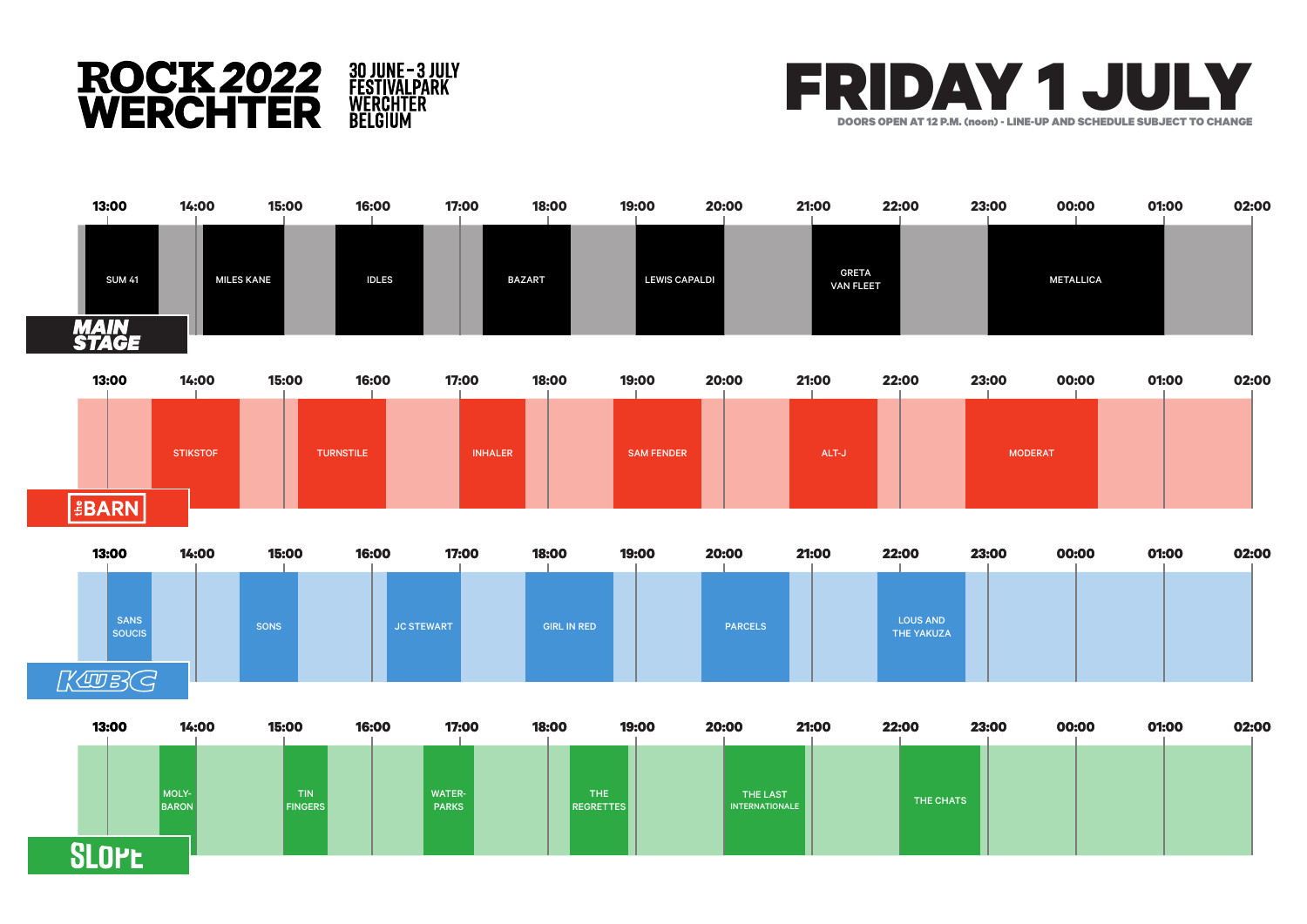





**SLOPE**